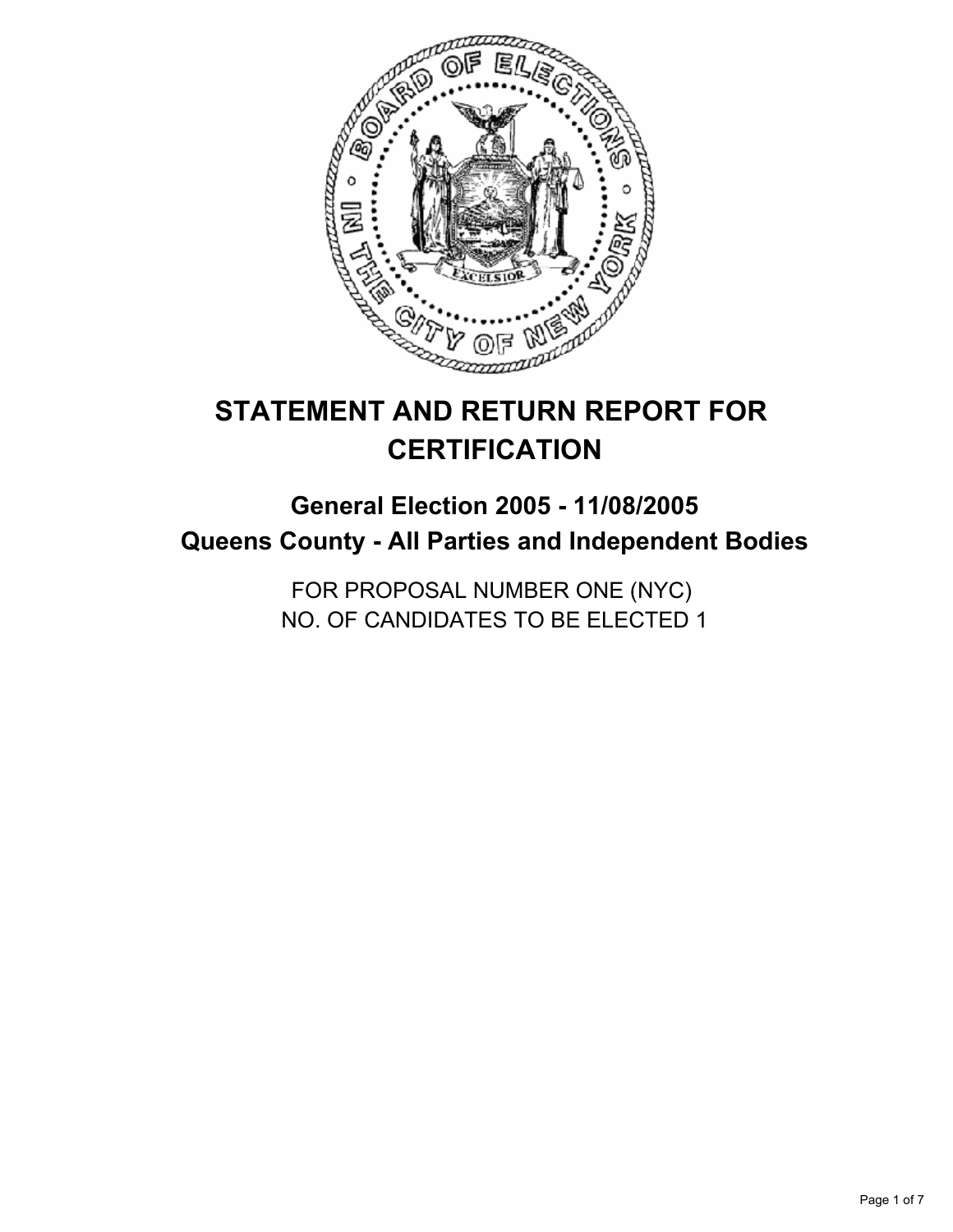

| PUBLIC COUNTER       | 12,924 |
|----------------------|--------|
|                      |        |
| <b>EMERGENCY</b>     | 11     |
| ABSENTEE/MILITARY    | 252    |
| AFFIDAVIT            | 125    |
| <b>TOTAL BALLOTS</b> | 13,312 |
| <b>YES</b>           | 2,349  |
| <b>NO</b>            | 2,193  |
| <b>TOTAL VOTES</b>   | 4,542  |
| <b>UNRECORDED</b>    | 8,770  |

#### **ASSEMBLY DISTRICT 23**

| PUBLIC COUNTER       | 21,946 |
|----------------------|--------|
| <b>EMERGENCY</b>     | 84     |
| ABSENTEE/MILITARY    | 617    |
| AFFIDAVIT            | 234    |
| <b>TOTAL BALLOTS</b> | 22,881 |
| <b>YES</b>           | 4,788  |
| <b>NO</b>            | 6,845  |
| <b>TOTAL VOTES</b>   | 11,633 |
| <b>UNRECORDED</b>    | 11.248 |

#### **ASSEMBLY DISTRICT 24**

| <b>PUBLIC COUNTER</b> | 25,586 |
|-----------------------|--------|
| <b>EMERGENCY</b>      | 93     |
| ABSENTEE/MILITARY     | 495    |
| AFFIDAVIT             | 194    |
| <b>TOTAL BALLOTS</b>  | 26,368 |
| <b>YES</b>            | 7,552  |
| <b>NO</b>             | 7,524  |
| <b>TOTAL VOTES</b>    | 15,076 |
| <b>UNRECORDED</b>     | 11,292 |

| PUBLIC COUNTER       | 15,944 |
|----------------------|--------|
| <b>EMERGENCY</b>     | 24     |
| ABSENTEE/MILITARY    | 313    |
| AFFIDAVIT            | 200    |
| <b>TOTAL BALLOTS</b> | 16,481 |
| <b>YES</b>           | 3,844  |
| <b>NO</b>            | 3,994  |
| <b>TOTAL VOTES</b>   | 7,838  |
| <b>UNRECORDED</b>    | 8,643  |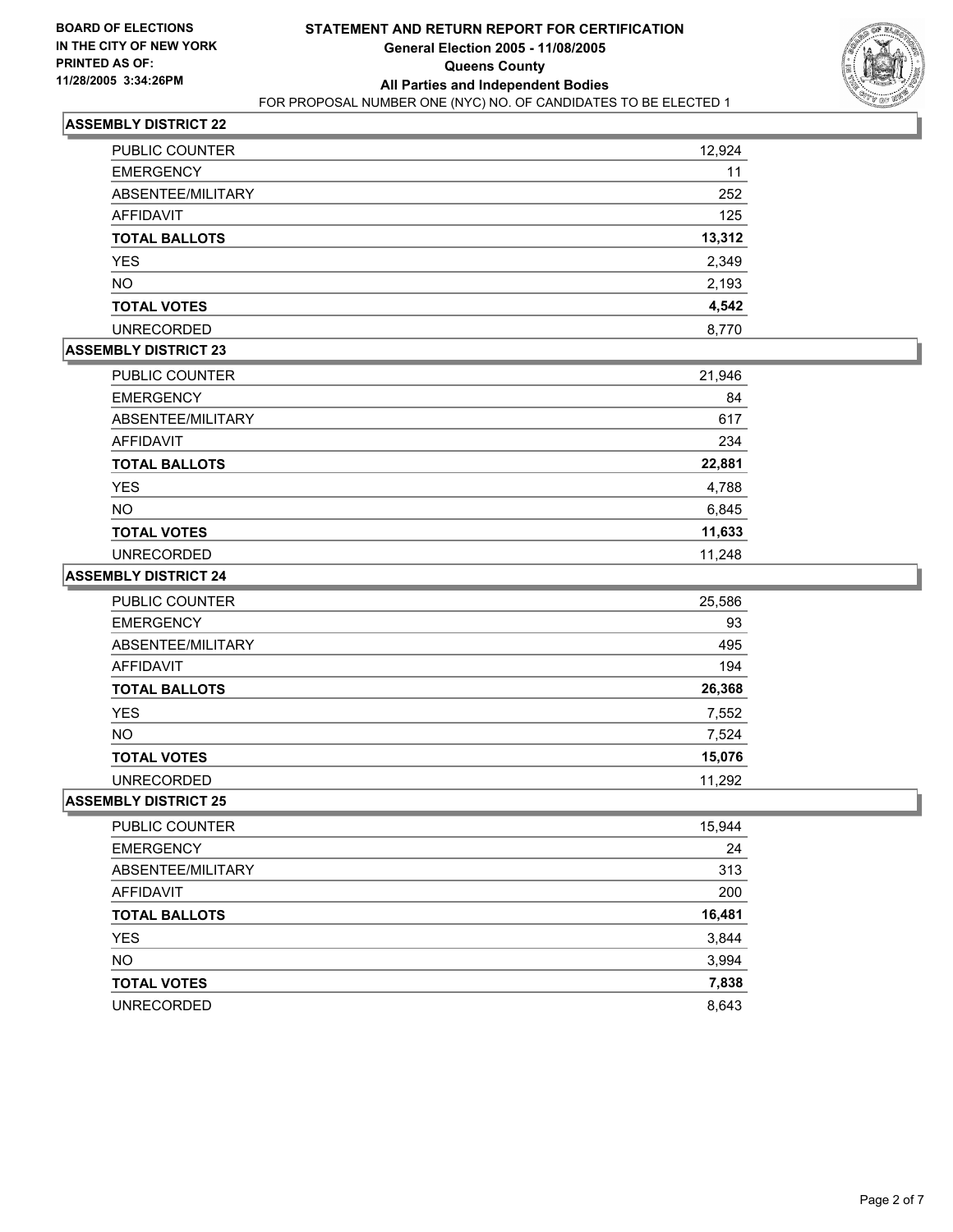

| PUBLIC COUNTER       | 27,535 |
|----------------------|--------|
| <b>EMERGENCY</b>     | 116    |
| ABSENTEE/MILITARY    | 780    |
| AFFIDAVIT            | 218    |
| <b>TOTAL BALLOTS</b> | 28,649 |
| <b>YES</b>           | 7,551  |
| <b>NO</b>            | 8,897  |
| <b>TOTAL VOTES</b>   | 16,448 |
| <b>UNRECORDED</b>    | 12.201 |

#### **ASSEMBLY DISTRICT 27**

| PUBLIC COUNTER       | 19,174 |
|----------------------|--------|
| <b>EMERGENCY</b>     | 40     |
| ABSENTEE/MILITARY    | 459    |
| <b>AFFIDAVIT</b>     | 197    |
| <b>TOTAL BALLOTS</b> | 19,870 |
| <b>YES</b>           | 4,625  |
| <b>NO</b>            | 4,901  |
| <b>TOTAL VOTES</b>   | 9,526  |
| <b>UNRECORDED</b>    | 10,344 |

#### **ASSEMBLY DISTRICT 28**

| PUBLIC COUNTER       | 23,409 |
|----------------------|--------|
| <b>EMERGENCY</b>     | 6      |
| ABSENTEE/MILITARY    | 622    |
| AFFIDAVIT            | 216    |
| <b>TOTAL BALLOTS</b> | 24,253 |
| <b>YES</b>           | 6,046  |
| <b>NO</b>            | 7,382  |
| <b>TOTAL VOTES</b>   | 13,428 |
| <b>UNRECORDED</b>    | 10,825 |

| PUBLIC COUNTER       | 18,015 |
|----------------------|--------|
| <b>EMERGENCY</b>     | 0      |
| ABSENTEE/MILITARY    | 312    |
| AFFIDAVIT            | 197    |
| <b>TOTAL BALLOTS</b> | 18,524 |
| <b>YES</b>           | 4,270  |
| <b>NO</b>            | 2,171  |
| <b>TOTAL VOTES</b>   | 6,441  |
| <b>UNRECORDED</b>    | 12,083 |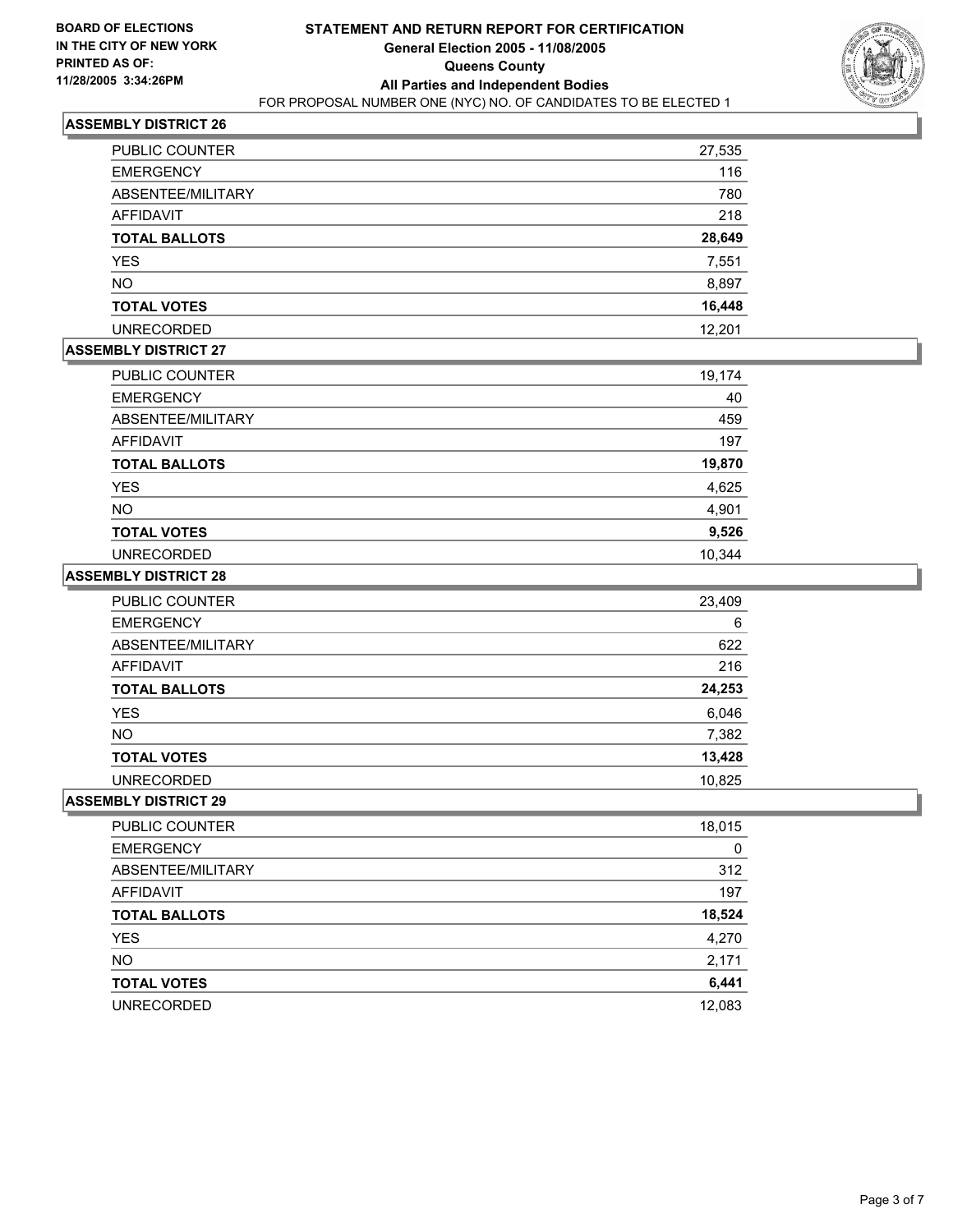

| PUBLIC COUNTER       | 17,055 |
|----------------------|--------|
| <b>EMERGENCY</b>     | 42     |
| ABSENTEE/MILITARY    | 304    |
| AFFIDAVIT            | 200    |
| <b>TOTAL BALLOTS</b> | 17,601 |
| <b>YES</b>           | 3,635  |
| <b>NO</b>            | 4,462  |
| <b>TOTAL VOTES</b>   | 8,097  |
| <b>UNRECORDED</b>    | 9,504  |

## **ASSEMBLY DISTRICT 31**

| <b>PUBLIC COUNTER</b> | 13,761 |
|-----------------------|--------|
| <b>EMERGENCY</b>      | 139    |
| ABSENTEE/MILITARY     | 373    |
| <b>AFFIDAVIT</b>      | 233    |
| <b>TOTAL BALLOTS</b>  | 14,506 |
| <b>YES</b>            | 2,855  |
| <b>NO</b>             | 1,562  |
| <b>TOTAL VOTES</b>    | 4,417  |
| <b>UNRECORDED</b>     | 10.089 |

#### **ASSEMBLY DISTRICT 32**

| <b>PUBLIC COUNTER</b> | 17,090 |
|-----------------------|--------|
| <b>EMERGENCY</b>      | 21     |
| ABSENTEE/MILITARY     | 200    |
| AFFIDAVIT             | 194    |
| <b>TOTAL BALLOTS</b>  | 17,505 |
| <b>YES</b>            | 3,511  |
| <b>NO</b>             | 1,718  |
| <b>TOTAL VOTES</b>    | 5,229  |
| <b>UNRECORDED</b>     | 12,276 |

| PUBLIC COUNTER       | 19,635 |
|----------------------|--------|
| <b>EMERGENCY</b>     |        |
| ABSENTEE/MILITARY    | 208    |
| AFFIDAVIT            | 212    |
| <b>TOTAL BALLOTS</b> | 20,062 |
| <b>YES</b>           | 4,768  |
| <b>NO</b>            | 3,166  |
| <b>TOTAL VOTES</b>   | 7,934  |
| <b>UNRECORDED</b>    | 12,128 |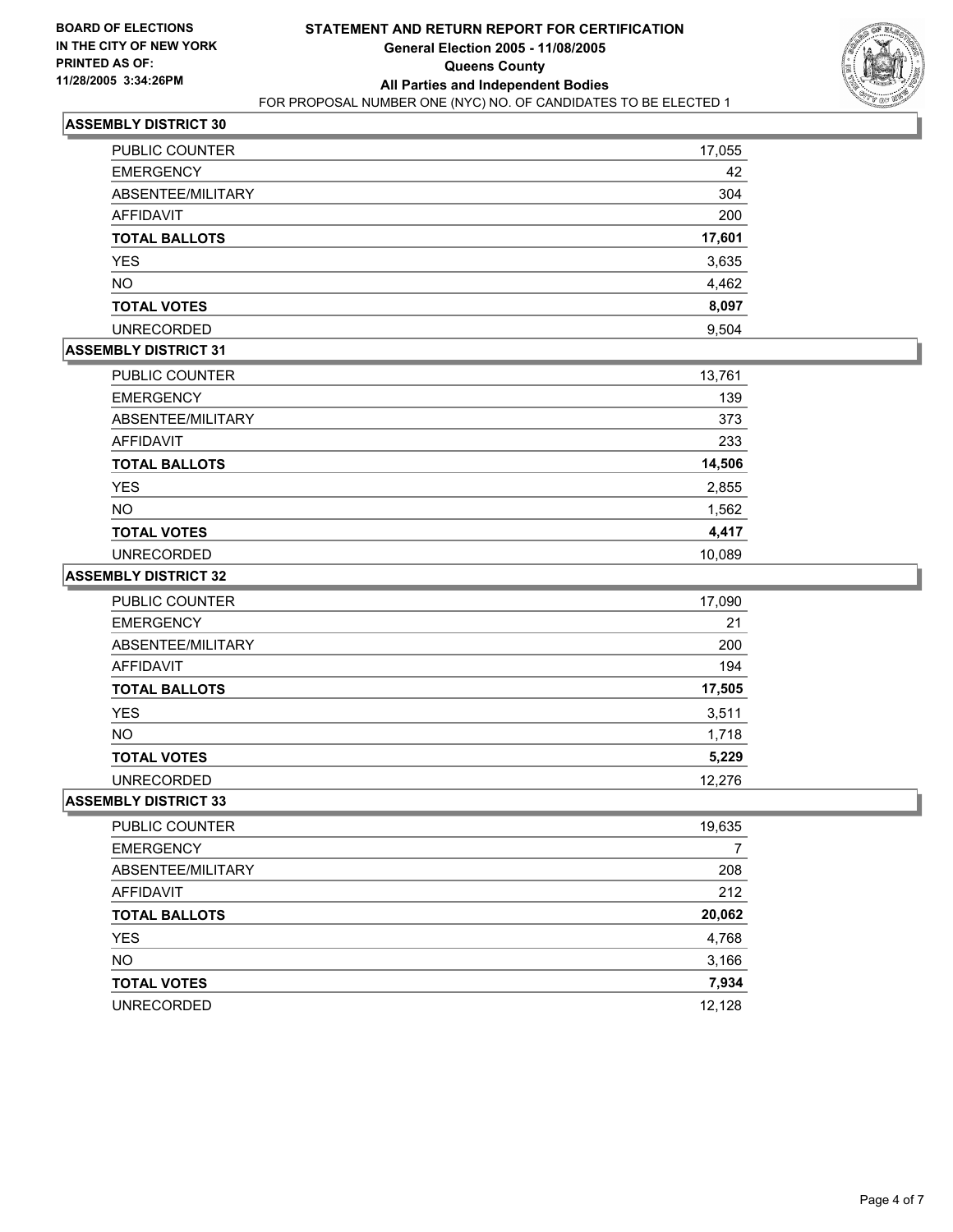

| <b>PUBLIC COUNTER</b> | 13,968 |
|-----------------------|--------|
| <b>EMERGENCY</b>      | 6      |
| ABSENTEE/MILITARY     | 188    |
| <b>AFFIDAVIT</b>      | 155    |
| <b>TOTAL BALLOTS</b>  | 14,317 |
| <b>YES</b>            | 2,577  |
| <b>NO</b>             | 2,537  |
| <b>TOTAL VOTES</b>    | 5,114  |
| <b>UNRECORDED</b>     | 9,203  |

## **ASSEMBLY DISTRICT 35**

| PUBLIC COUNTER       | 13,243 |
|----------------------|--------|
| <b>EMERGENCY</b>     | 0      |
| ABSENTEE/MILITARY    | 299    |
| AFFIDAVIT            | 157    |
| <b>TOTAL BALLOTS</b> | 13,699 |
| <b>YES</b>           | 2,640  |
| <b>NO</b>            | 1,655  |
| <b>TOTAL VOTES</b>   | 4,295  |
| <b>UNRECORDED</b>    | 9,404  |

#### **ASSEMBLY DISTRICT 36**

| PUBLIC COUNTER       | 15,523 |
|----------------------|--------|
| <b>EMERGENCY</b>     | 0      |
| ABSENTEE/MILITARY    | 190    |
| AFFIDAVIT            | 261    |
| <b>TOTAL BALLOTS</b> | 15,974 |
| <b>YES</b>           | 3,380  |
| <b>NO</b>            | 3,617  |
| <b>TOTAL VOTES</b>   | 6,997  |
| <b>UNRECORDED</b>    | 8,977  |

| PUBLIC COUNTER       | 14,583 |
|----------------------|--------|
| <b>EMERGENCY</b>     | 23     |
| ABSENTEE/MILITARY    | 187    |
| AFFIDAVIT            | 214    |
| <b>TOTAL BALLOTS</b> | 15,007 |
| <b>YES</b>           | 2,941  |
| <b>NO</b>            | 2,580  |
| <b>TOTAL VOTES</b>   | 5,521  |
| <b>UNRECORDED</b>    | 9,486  |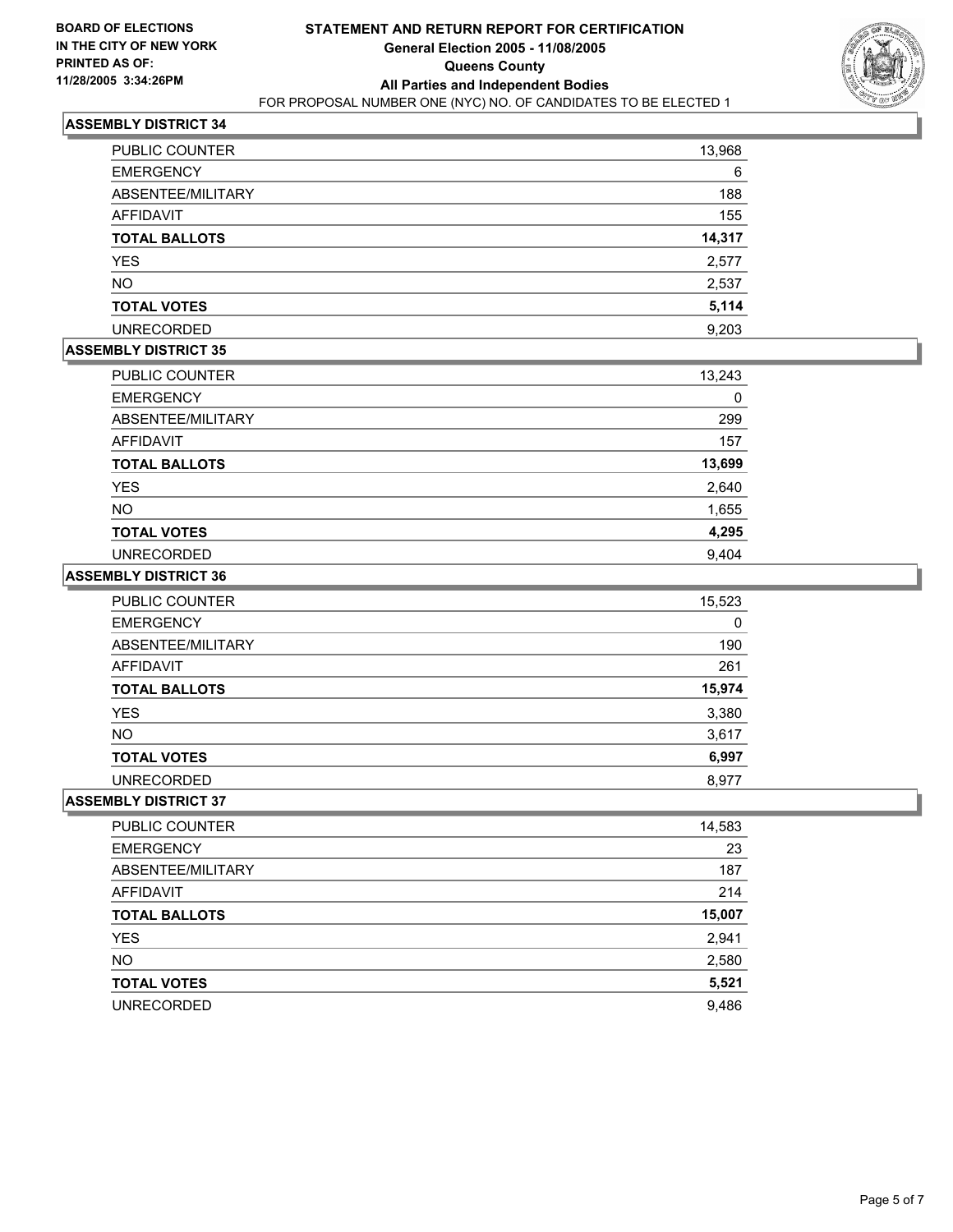

| <b>PUBLIC COUNTER</b> | 13,748 |
|-----------------------|--------|
| <b>EMERGENCY</b>      | 12     |
| ABSENTEE/MILITARY     | 176    |
| AFFIDAVIT             | 188    |
| <b>TOTAL BALLOTS</b>  | 14,124 |
| <b>YES</b>            | 2,893  |
| <b>NO</b>             | 3,383  |
| <b>TOTAL VOTES</b>    | 6,276  |
| <b>UNRECORDED</b>     | 7,848  |
|                       |        |

| 10,305 |
|--------|
| 0      |
| 102    |
| 151    |
| 10,558 |
| 1,599  |
| 1,203  |
| 2,802  |
| 7,756  |
|        |